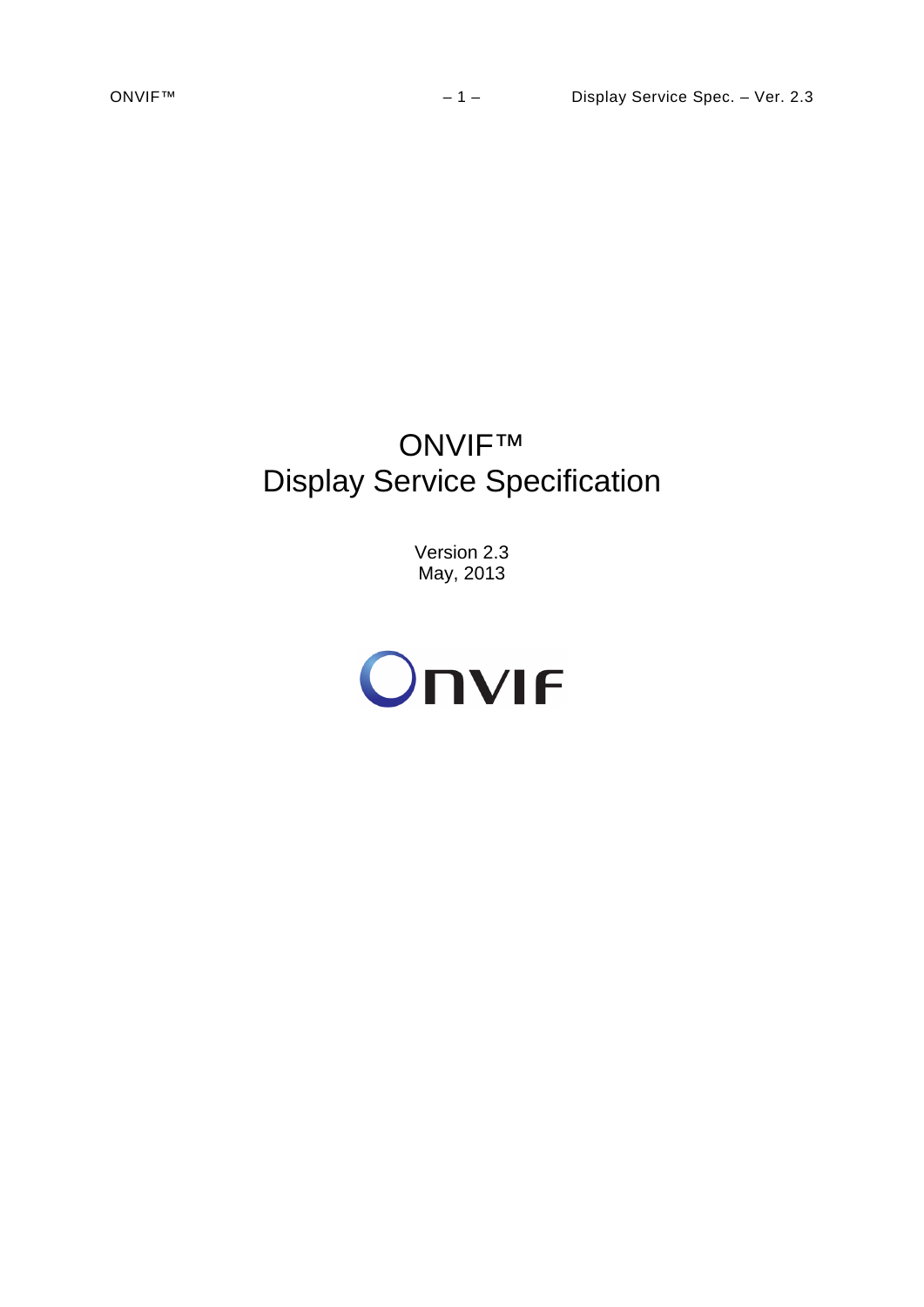2008-2013 by ONVIF: Open Network Video Interface Forum Inc.. All rights reserved.

Recipients of this document may copy, distribute, publish, or display this document so long as this copyright notice, license and disclaimer are retained with all copies of the document. No license is granted to modify this document.

THIS DOCUMENT IS PROVIDED "AS IS," AND THE CORPORATION AND ITS MEMBERS AND THEIR AFFILIATES, MAKE NO REPRESENTATIONS OR WARRANTIES, EXPRESS OR IMPLIED, INCLUDING BUT NOT LIMITED TO, WARRANTIES OF MERCHANTABILITY, FITNESS FOR A PARTICULAR PURPOSE, NON-INFRINGEMENT, OR TITLE; THAT THE CONTENTS OF THIS DOCUMENT ARE SUITABLE FOR ANY PURPOSE; OR THAT THE IMPLEMENTATION OF SUCH CONTENTS WILL NOT INFRINGE ANY PATENTS, COPYRIGHTS, TRADEMARKS OR OTHER RIGHTS.

IN NO EVENT WILL THE CORPORATION OR ITS MEMBERS OR THEIR AFFILIATES BE LIABLE FOR ANY DIRECT, INDIRECT, SPECIAL, INCIDENTAL, PUNITIVE OR CONSEQUENTIAL DAMAGES, ARISING OUT OF OR RELATING TO ANY USE OR DISTRIBUTION OF THIS DOCUMENT, WHETHER OR NOT (1) THE CORPORATION, MEMBERS OR THEIR AFFILIATES HAVE BEEN ADVISED OF THE POSSIBILITY OF SUCH DAMAGES, OR (2) SUCH DAMAGES WERE REASONABLY FORESEEABLE, AND ARISING OUT OF OR RELATING TO ANY USE OR DISTRIBUTION OF THIS DOCUMENT. THE FOREGOING DISCLAIMER AND LIMITATION ON LIABILITY DO NOT APPLY TO, INVALIDATE, OR LIMIT REPRESENTATIONS AND WARRANTIES MADE BY THE MEMBERS AND THEIR RESPECTIVE AFFILIATES TO THE CORPORATION AND OTHER MEMBERS IN CERTAIN WRITTEN POLICIES OF THE CORPORATION.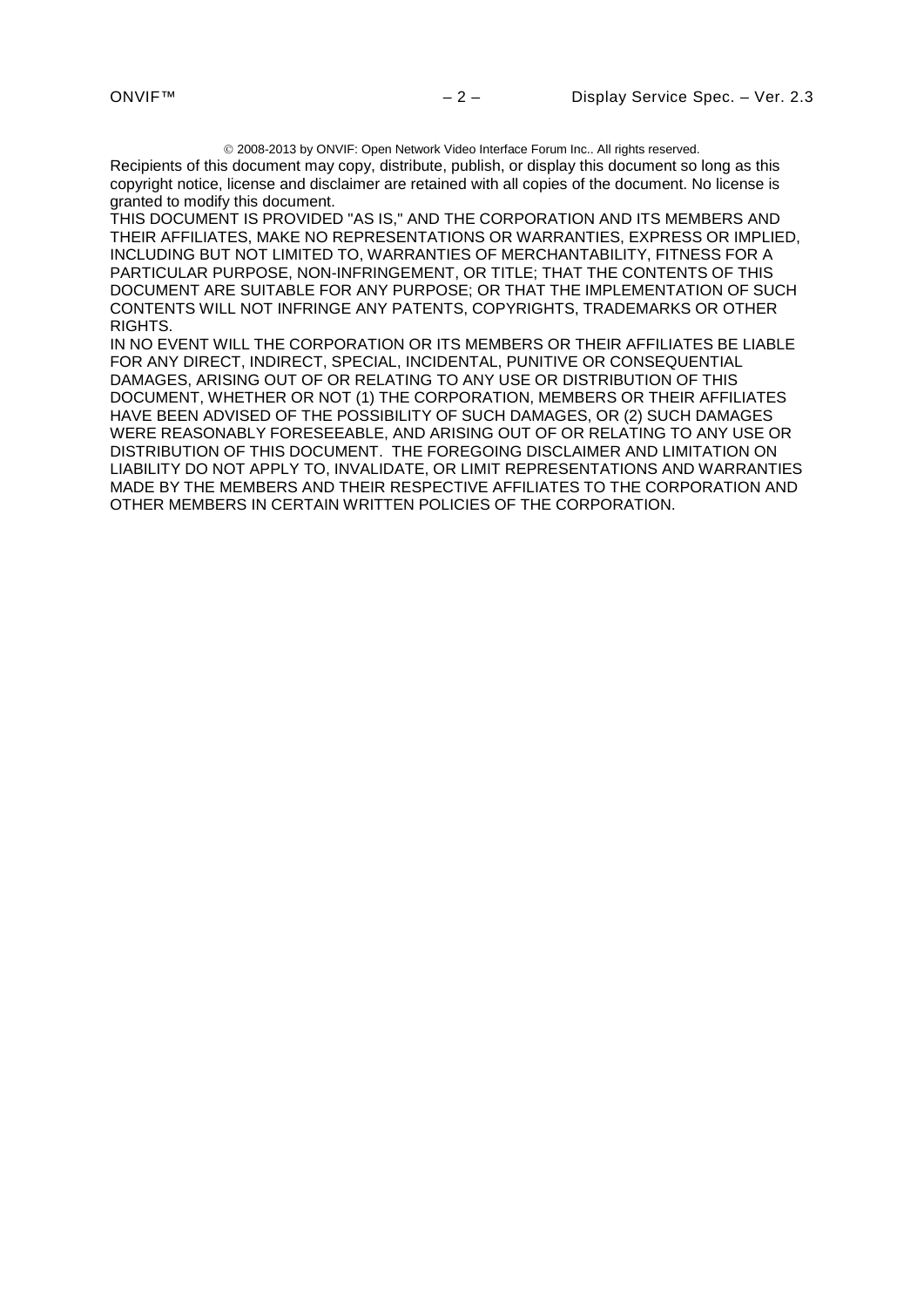# **CONTENTS**

| 1            | <b>Scope</b>                                              |                                  | 4  |
|--------------|-----------------------------------------------------------|----------------------------------|----|
| $\mathbf{2}$ |                                                           | <b>Normative references</b>      | 4  |
| 3            |                                                           | <b>Terms and Definitions</b>     | 4  |
|              | 3.1                                                       |                                  |    |
|              | 3.2                                                       |                                  |    |
| 4            | Overview                                                  |                                  | 4  |
| 5            |                                                           | <b>Display Service</b>           | 5  |
|              | 5.1<br>5.1.1<br>5.1.2<br>5.1.3<br>5.1.4<br>5.1.5<br>5.1.6 |                                  |    |
|              | 5.2<br>5.2.1<br>5.2.2                                     |                                  |    |
|              | 5.3<br>5.3.1                                              |                                  |    |
|              | 5.4<br>5.4.1<br>5.4.2                                     |                                  |    |
|              | 5.5                                                       |                                  |    |
|              | 5.6<br>5.6.1<br>5.6.2<br>5.6.3<br>5.6.4<br>5.6.5<br>5.6.6 |                                  |    |
|              | 5.7                                                       |                                  |    |
|              |                                                           | <b>Annex A. Revision History</b> | 18 |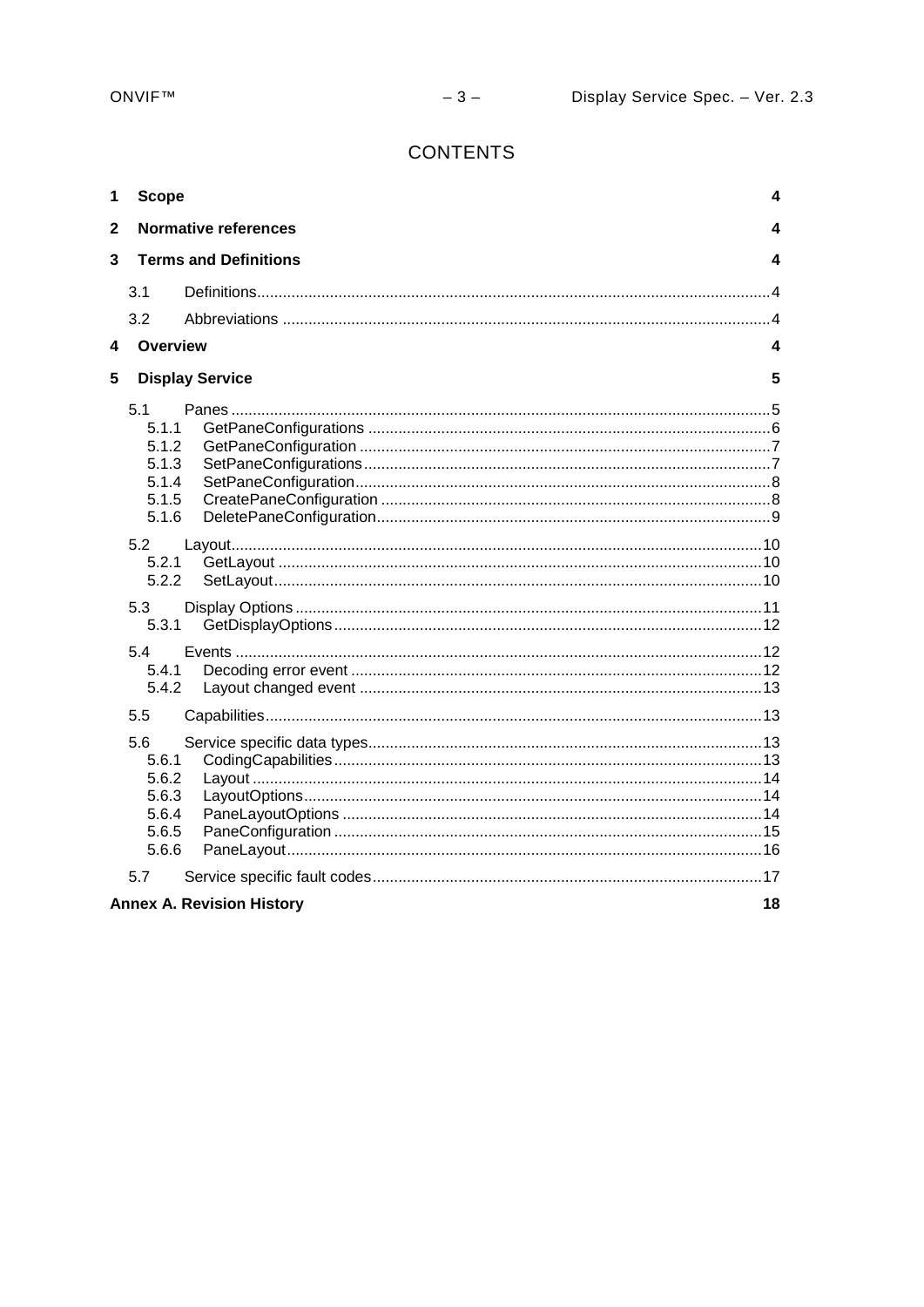#### <span id="page-3-0"></span>**1 Scope**

This document defines the web service interface for configuration of the display of a Video rendering device with optional Audio support. Additionally the associated events are defined.

Web service usage is outside of the scope of this document. Please refer to the ONVIF core specification.

# <span id="page-3-1"></span>**2 Normative references**

ONVIF Core Specification [<http://www.onvif.org/specs/core/ONVIF-Core-Specification-v211.pdf>](http://www.onvif.org/specs/core/ONVIF-Core-Specification-v211.pdf) ONVIF Receiver Service Specification [<http://www.onvif.org/specs/srv/rcv/ONVIF-Receiver-Service-Spec-v211.pdf>](http://www.onvif.org/specs/srv/rcv/ONVIF-Receiver-Service-Spec-v211.pdf) ONVIF DeviceIO Service Specification [<http://www.onvif.org/specs/srv/io/ONVIF-DeviceIo-Service-Spec-v211.pdf>](http://www.onvif.org/specs/srv/io/ONVIF-DeviceIo-Service-Spec-v211.pdf)

# <span id="page-3-2"></span>**3 Terms and Definitions**

#### <span id="page-3-3"></span>**3.1 Definitions**

| Layout | Defines the arrangement of display areas (panes) on a monitor |
|--------|---------------------------------------------------------------|
| Pane   | Defines an area on a physical display.                        |

#### <span id="page-3-4"></span>**3.2 Abbreviations**

RTSP Real Time Streaming Protocol

#### <span id="page-3-5"></span>**4 Overview**

The display service provides functions to enable a client to control and configure display devices. The service introduces panes, each of which occupies an area of the physical display. The configuration of the pane maps audio inputs and outputs to a video output. The configuration also references a Receiver Object which receives the data to be displayed. Functions to retrieve and configure the configuration of a pane are provided.



**Figure 1: Example layout with six panes and coordinate system**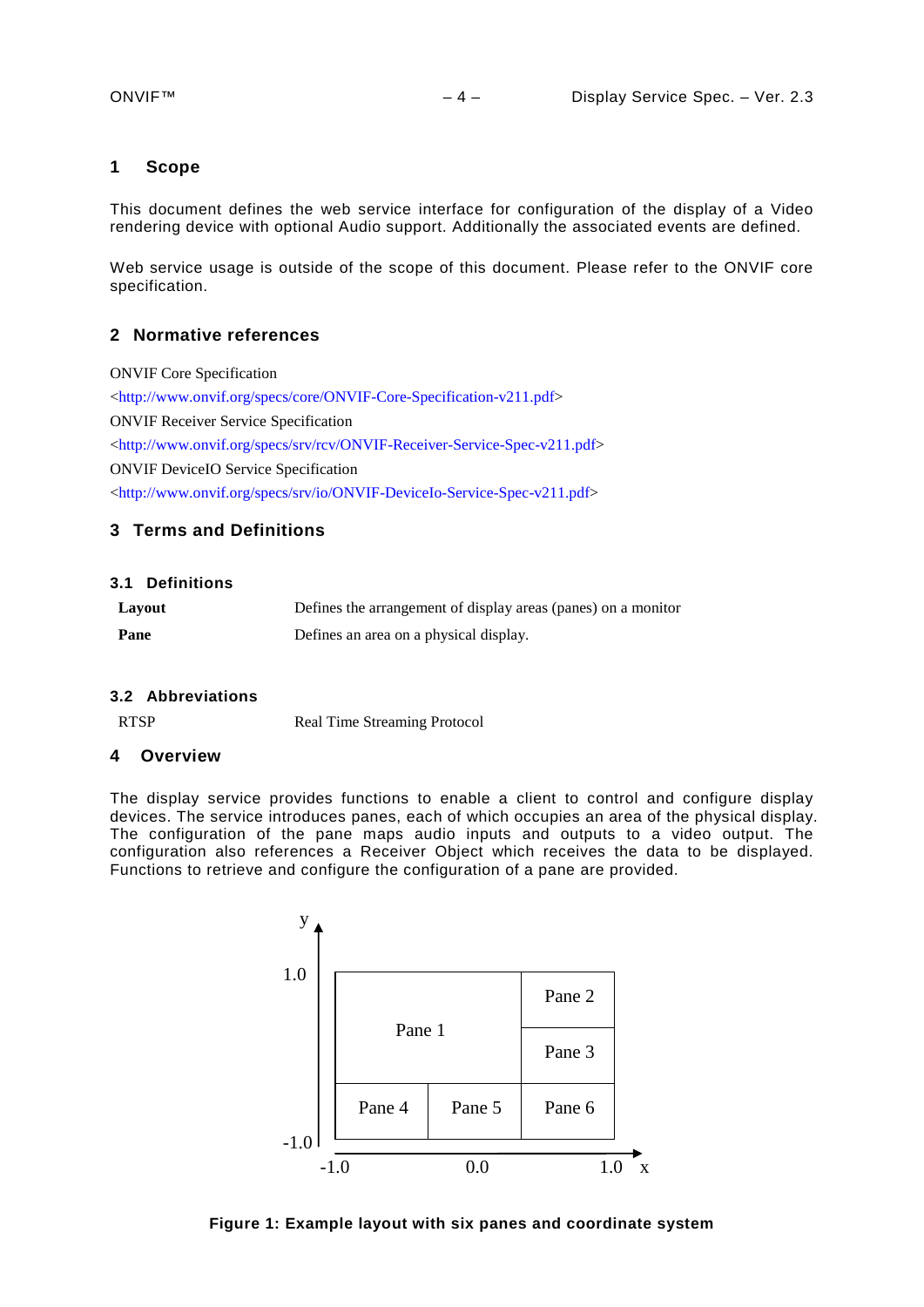A layout defines how these panes are visible on the display (e.g single view or quad view). The service introduces commands to retrieve the current layout of a display and change the layout.

The service also introduces commands to request the encoding and decoding capabilities of a video output as well as the layout options.

WSDL for the display service is specified in [http://www.onvif.org/ver10/display.wsdl.](http://www.onvif.org/ver10/display.wsdl)

| <b>Prefix</b> | <b>Namespace URI</b>                    |
|---------------|-----------------------------------------|
| env           | http://www.w3.org/2003/05/soap-envelope |
| ter           | http://www.onvif.org/ver10/error        |
| XS            | http://www.w3.org/2001/XMLSchema        |
| tt            | http://www.onvif.org/ver10/schema       |
| tls           | http://www.onvif.org/ver10/display/wsdl |

# **Table 1: Referenced namespaces (with prefix)**

### <span id="page-4-0"></span>**5 Display Service**

A display device has a fixed number of video outputs, each of which may be attached to a monitor. A client can request the video outputs of the device using the DeviceIO service. Each of these outputs is configured with a layout (e.g. single view or split screen). The layout defines a number of video panes, each of which occupies an area of the physical display.

A network video display may also have fixed number of audio inputs and audio outputs. Each of these outputs may be associated with a pane. Associating an audio input or output with a pane maps the audio and video streams from a transmitter device automatically to the correct outputs. The pane also contains a pointer to a receiver where the necessary information to connect the display device to a transmitter is stored.

The Display Service offers functions to configure the Panes and describe and change the layout of the display device. The possible layouts and coding capabilities of a video output can be requested.

A display device shall support the Display Service as defined in [DisplayService.wsdl].

## <span id="page-4-1"></span>**5.1 Panes**

A Pane is a display area on the monitor that is attached to a video output. A pane has a PaneConfiguration that describes which entities are associated with the pane. The PaneConfiguration includes:

**Pane Token:** A unique identifier in the display device.

- **Pane Name:** Configuration name.
- **AudioOutputToken**: A pointer to the audio output that is associated with the pane. A client can retrieve the available audio outputs of a device using the GetAudioOutputs command of the DeviceIO service.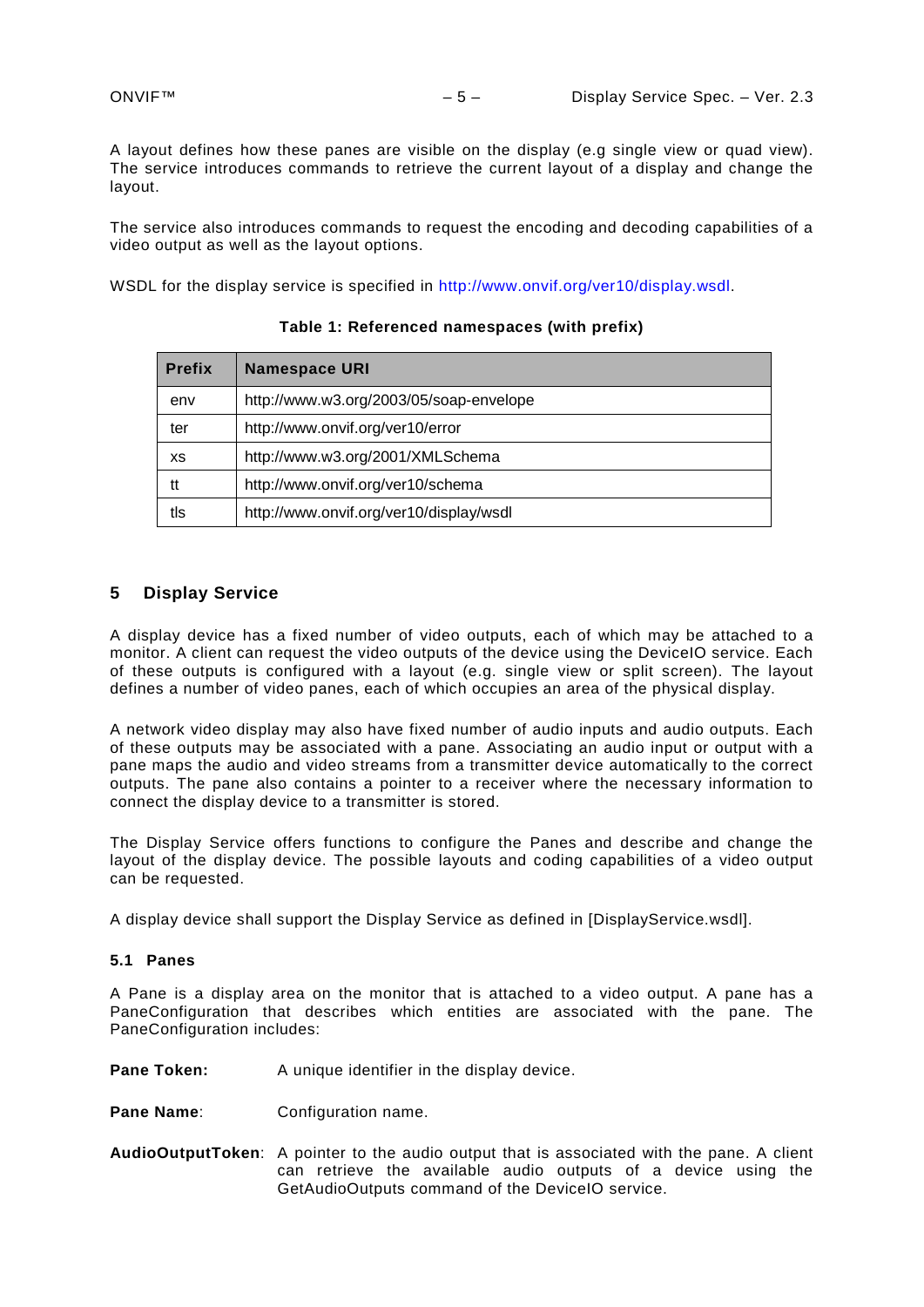- **AudioSourceToken**: A pointer to the audio source that is associated with this pane. The audio connection from a display device to the NVT is established using the backchannel mechanism. A client can retrieve the available audio sources of a device using the GetAudioSources command of the DeviceIO service.
- **AudioEncoderConfiguration**: The configuration of the audio encoder including codec, bitrate and sample rate.
- **ReceiverToken**: A pointer to a receiver as defined in the ONVIF Recevier Service Specification that has the necessary information to receive Data from a Transmitter. This Receiver can be connected and the network video display displays the received data on the specified outputs. A client can retrieve the available Receivers using the GetReceivers command of the Receiver Service.

A client has to configure the pane according to the connection to be established by setting the AudioOutput and/or AudioSourceToken. If a Token is not set, the corresponding session will not be established.

Changing the PaneConfiguration or the parameters of a referenced receiver shall not affect the RTSP connection. If a client intends to apply the new parameters it shall restart the RTSP connection.

The pane layout (see [5.2\)](#page-9-0) of the video output defines if and where (position, size) a Pane is currently visible. The receiver should only establish an RTSP connection to receive data if the pane is visible. Layout changes shall not affect running streams.

#### <span id="page-5-0"></span>**5.1.1 GetPaneConfigurations**

This command list all currently defined Panes of a device for a specified video output (regardless if this pane is visible at a moment). A display device shall support the retrieval of its configured panes through this command.

| <b>GetPaneConfigurations</b>                         |                                                                                                                                                                                 | Access Class: READ MEDIA |
|------------------------------------------------------|---------------------------------------------------------------------------------------------------------------------------------------------------------------------------------|--------------------------|
| Message name                                         | <b>Description</b>                                                                                                                                                              |                          |
| GetPaneConfigurationsRequest                         | The <b>VideoOutput</b> element specifies the Video Output whose<br>PaneConfigurations are requested.<br>tt:ReferenceToken VideoOutput[1][1]                                     |                          |
| GetPaneConfigurationsResponse                        | Contains a list of defined Panes of the specified VideoOutput. Each<br>VideoOutput has at least one PaneConfiguration.<br>tt:PaneConfiguration PaneConfiguration [1][unbounded] |                          |
| <b>Fault codes</b>                                   | <b>Description</b>                                                                                                                                                              |                          |
| env:Sender<br>ter:InvalidArgVal<br>ter:NoVideoOutput | The requested Video Output does not exist                                                                                                                                       |                          |

#### **Table 2: GetPaneConfigurations**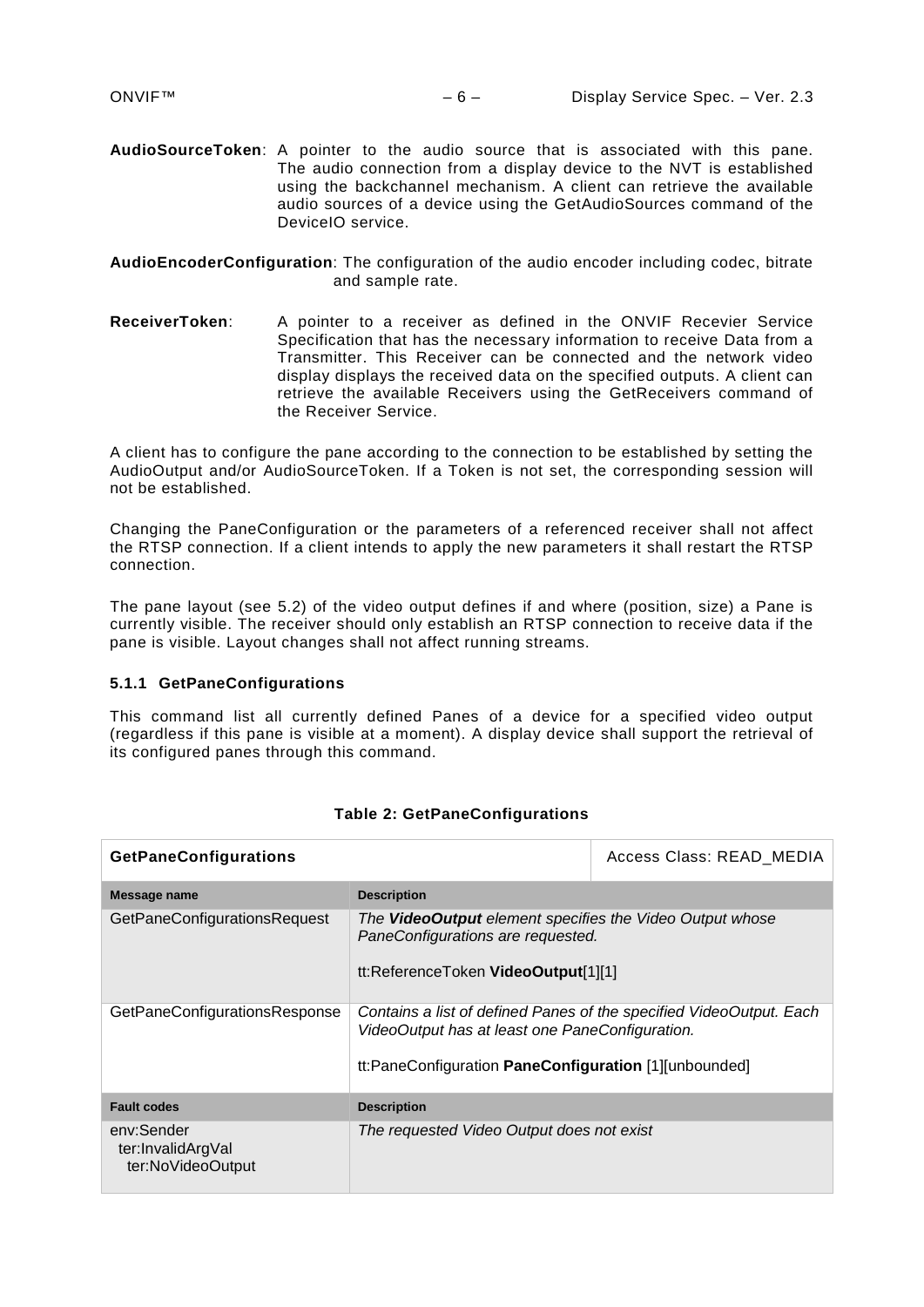# <span id="page-6-0"></span>**5.1.2 GetPaneConfiguration**

If the pane token is already known this command can be used to get the pane configuration. A display device shall support the retrieval of a specific pane configuration through this command.

| <b>GetPaneConfiguration</b>                          | Access Class: READ MEDIA                                                                                                                                                                                                                                          |  |
|------------------------------------------------------|-------------------------------------------------------------------------------------------------------------------------------------------------------------------------------------------------------------------------------------------------------------------|--|
| Message name                                         | <b>Description</b>                                                                                                                                                                                                                                                |  |
| <b>GetPaneConfigurationRequest</b>                   | This message contains the token of the pane whose configuration is<br>requested. It also conatins a VideoOutput token that specifies the<br>Video Output that contains the requested pane.<br>tt:ReferenceToken VideoOutput[1][1]<br>tt:ReferenceToken Pane[1][1] |  |
| GetPaneConfigurationResponse                         | Contains the requested PaneConfiguration<br>tt:PaneConfiguration PaneConfiguration [1][1]                                                                                                                                                                         |  |
| <b>Fault codes</b>                                   | <b>Description</b>                                                                                                                                                                                                                                                |  |
| env:Sender<br>ter:InvalidArgVal<br>ter:NoPane        | The requested pane does not exist                                                                                                                                                                                                                                 |  |
| env:Sender<br>ter:InvalidArgVal<br>ter:NoVideoOutput | The requested Video Output does not exist                                                                                                                                                                                                                         |  |

# **Table 3: GetPaneConfiguration**

# <span id="page-6-1"></span>**5.1.3 SetPaneConfigurations**

This command changes the Configuration of all existing panes in one step. The message contains all PaneConfigurations (modified and not modified ones) of the video output. A display device shall support the modification of its panes configuration through this command.

# **Table 4: SetPaneConfigurations**

| <b>SetPaneConfigurations</b>                                                                                                                                                                                                                                                   |                                          | Access Class: ACTUATE                                              |
|--------------------------------------------------------------------------------------------------------------------------------------------------------------------------------------------------------------------------------------------------------------------------------|------------------------------------------|--------------------------------------------------------------------|
| Message name                                                                                                                                                                                                                                                                   | <b>Description</b>                       |                                                                    |
| This message contains the configuration of all panes of the<br>SetPaneConfigurationsRequest<br>specified VideoOutput.<br>tt:ReferenceToken VideoOutput[1][1]<br>tt:PaneConfiguration PaneConfiguration[1][unbounded]<br>This message is empty<br>SetPaneConfigurationsResponse |                                          | The PaneConfiguration element contains the modified configuration. |
|                                                                                                                                                                                                                                                                                |                                          |                                                                    |
| <b>Fault codes</b>                                                                                                                                                                                                                                                             | <b>Description</b>                       |                                                                    |
| env:Sender<br>ter:InvalidArgVal<br>ter:invalidConfig                                                                                                                                                                                                                           | The configuration is not possible to set |                                                                    |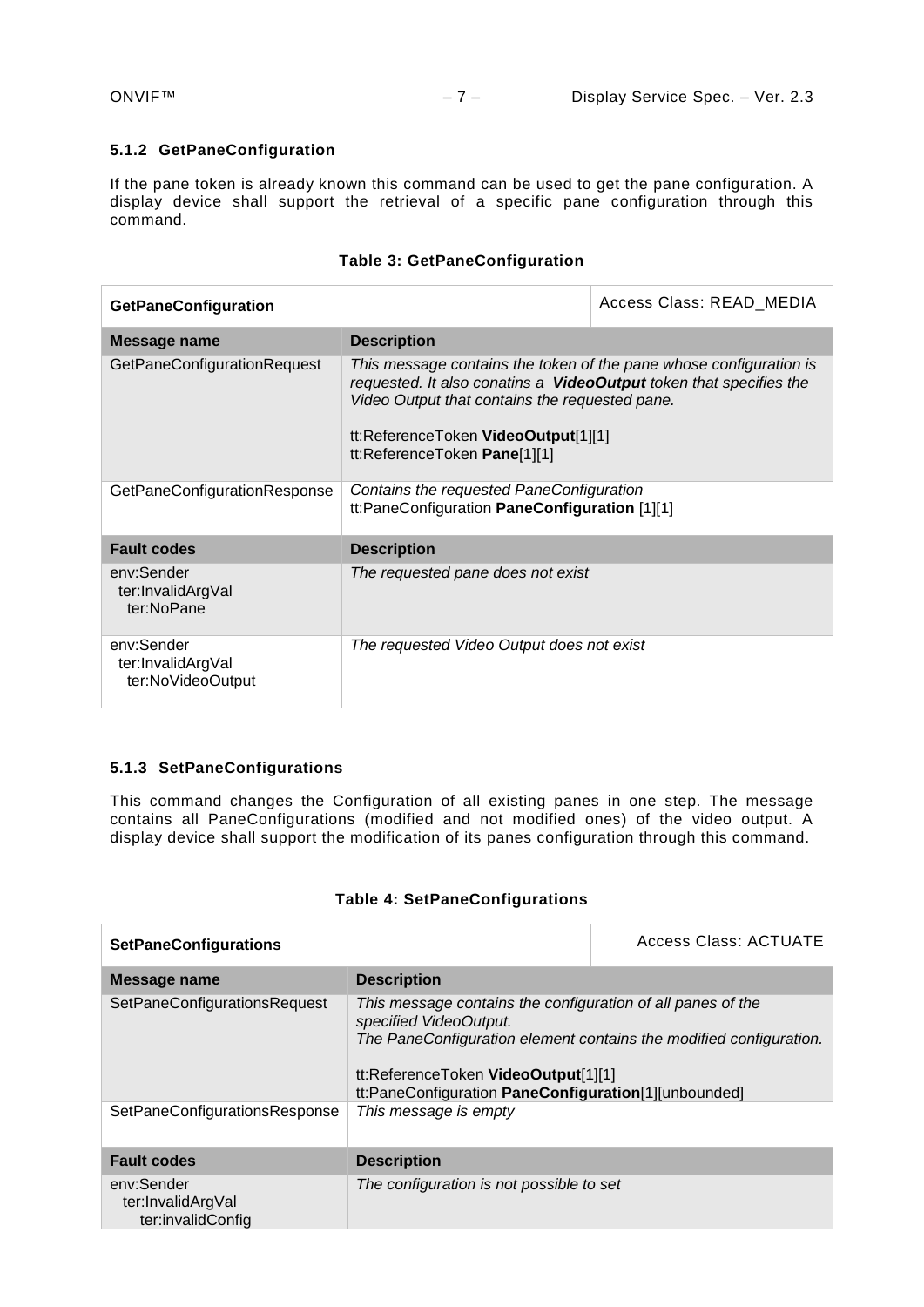| env:Sender        | The requested Video Output does not exist |
|-------------------|-------------------------------------------|
| ter:InvalidArgVal |                                           |
| ter:NoVideoOutput |                                           |

# <span id="page-7-0"></span>**5.1.4 SetPaneConfiguration**

This command changes the Configuration of a single pane. A display device shall support the modification of a single pane configuration through this command.

| <b>SetPaneConfiguration</b>                          | <b>Access Class: ACTUATE</b>                                                                                                                                                 |  |
|------------------------------------------------------|------------------------------------------------------------------------------------------------------------------------------------------------------------------------------|--|
| Message name                                         | <b>Description</b>                                                                                                                                                           |  |
| SetPaneConfigurationRequest                          | This message contains the token of the video output and the new<br>PaneConfiguration.<br>tt:ReferenceToken VideoOutput[1][1]<br>tt:PaneConfiguration PaneConfiguration[1][1] |  |
| SetPaneConfigurationResponse                         | This message is empty                                                                                                                                                        |  |
| <b>Fault codes</b>                                   | <b>Description</b>                                                                                                                                                           |  |
| env:Sender<br>ter:InvalidArgVal<br>ter:NoPane        | The requested pane does not exist                                                                                                                                            |  |
| env:Sender<br>ter:InvalidArgVal<br>ter:NoVideoOutput | The requested Video Output does not exist                                                                                                                                    |  |
| env:Sender<br>ter:InvalidArgVal<br>ter:InvalidConfig | The configuration is not possible to set                                                                                                                                     |  |

# **Table 5: SetPaneConfiguration**

# <span id="page-7-1"></span>**5.1.5 CreatePaneConfiguration**

This command creates a pane configuration. A display device that supports dynamic creation of panes shall support the creation of a pane configuration through this command.

A service implementation is free to choose any suitable token for the PaneConfiguration and may ignore the content of the token field.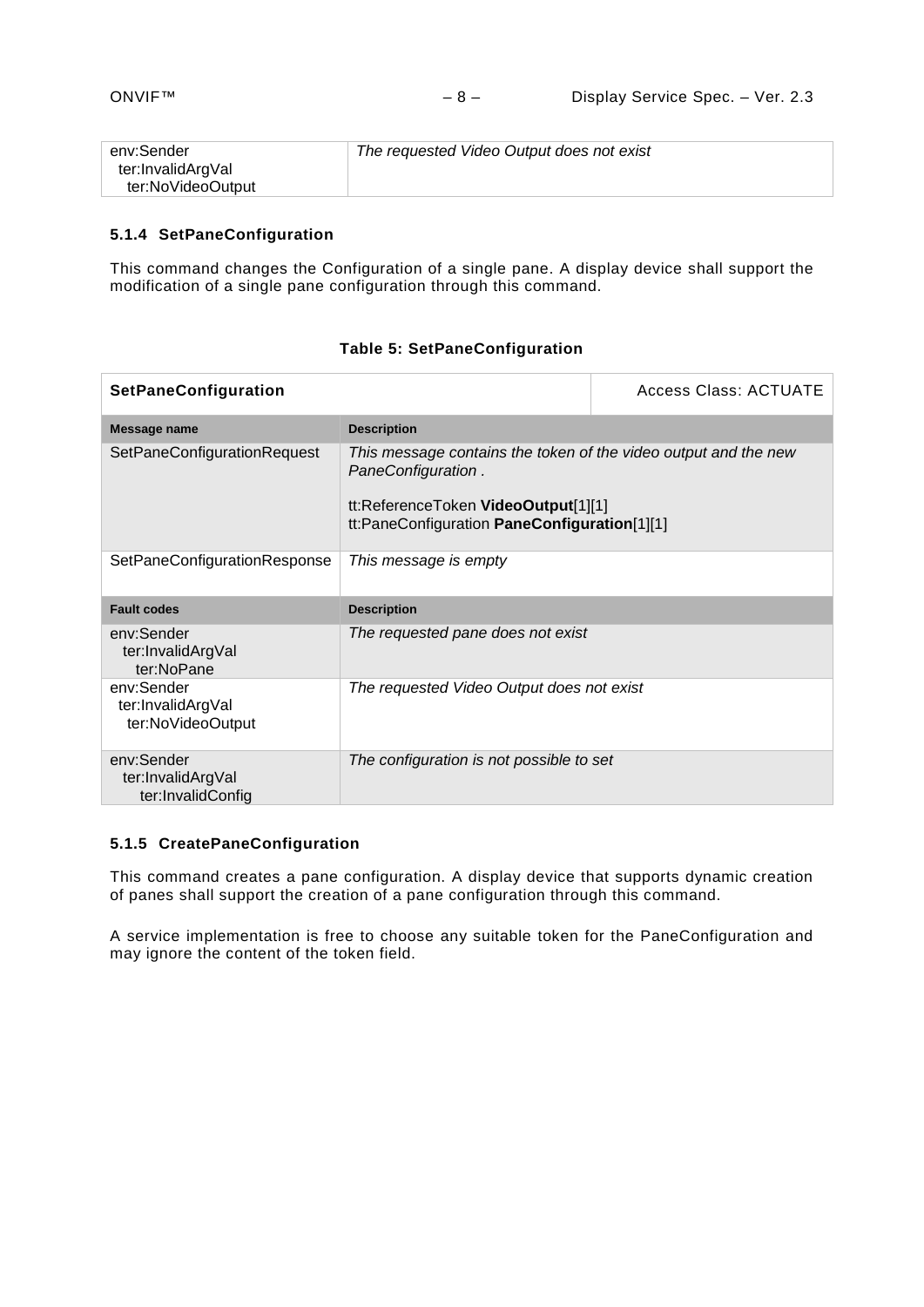|  | <b>Table 6: CreatePaneConfiguration</b> |
|--|-----------------------------------------|
|--|-----------------------------------------|

| <b>CreatePaneConfiguration</b>                         | Access Class: ACTUATE                                                                                     |                                                                 |
|--------------------------------------------------------|-----------------------------------------------------------------------------------------------------------|-----------------------------------------------------------------|
| Message name                                           | <b>Description</b>                                                                                        |                                                                 |
| CreatePaneConfigurationRequest                         | PaneConfiguration<br>tt:ReferenceToken VideoOutput[1][1]<br>tt:PaneConfiguration PaneConfiguration[1][1]  | This message contains the token of the video output and the new |
| CreatePaneConfigurationResponse                        | This message contains the token of the the new<br>PaneConfiguration.<br>tt:ReferenceToken PaneToken[1][1] |                                                                 |
| <b>Fault codes</b>                                     | <b>Description</b>                                                                                        |                                                                 |
| env:Sender<br>ter:InvalidArgVal<br>ter:MaxNumberOfPane | The maximum number of panes is reached                                                                    |                                                                 |
| env:Sender<br>ter:InvalidArgVal<br>ter:NoVideoOutput   | The requested Video Output does not exist                                                                 |                                                                 |
| env:Sender<br>ter:InvalidArgVal<br>ter:InvalidConfig   | The configuration is not possible to set                                                                  |                                                                 |

# <span id="page-8-0"></span>**5.1.6 DeletePaneConfiguration**

This command deletes a pane configuration. A display device that supports dynamic deletion of panes shall support the deletion of a pane configuration through this command.

| <b>DeletePaneConfiguration</b>                       |                                                                                                                                                               | <b>Access Class: ACTUATE</b> |
|------------------------------------------------------|---------------------------------------------------------------------------------------------------------------------------------------------------------------|------------------------------|
| Message name                                         | <b>Description</b>                                                                                                                                            |                              |
| DeletePaneConfigurationRequest                       | This message contains the token of the video output and the<br>PaneConfiguration.<br>tt:ReferenceToken VideoOutput[1][1]<br>tt:ReferenceToken PaneToken[1][1] |                              |
| DeletePaneConfigurationResponse                      | This message is empty                                                                                                                                         |                              |
| <b>Fault codes</b>                                   | <b>Description</b>                                                                                                                                            |                              |
| env:Sender<br>ter:InvalidArgVal<br>ter:FixedPane     | It is not possible to delete this pane configuration                                                                                                          |                              |
| env:Sender<br>ter:InvalidArgVal<br>ter:NoVideoOutput | The requested Video Output does not exist                                                                                                                     |                              |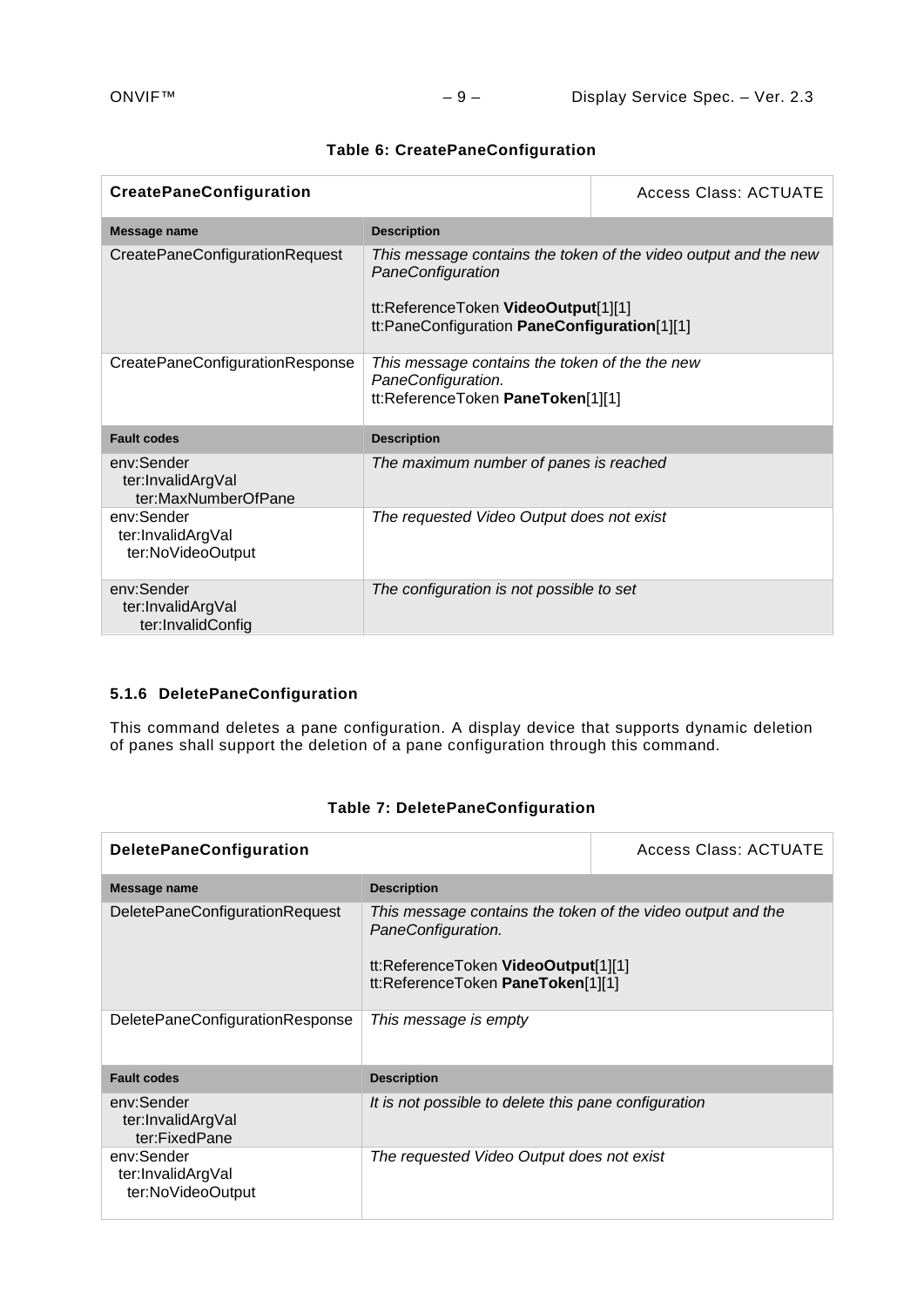| env:Sender        | The requested pane configuration does not exist. |
|-------------------|--------------------------------------------------|
| ter:InvalidArgVal |                                                  |
| ter:NoPane        |                                                  |

#### <span id="page-9-0"></span>**5.2 Layout**

The Layout assigns a pane configuration to a certain area of the display. The layout settings directly affect a specific video output. The layout consists of a list of PaneConfigurations and their associated display areas. If the device supports overlapping panes then the order the panes are displayed on the monitor is defined by the order of the PaneConfigurations in the list. The first Pane in the list is the one that is displayed in the foreground.

A device may either provide a fixed number of supported layouts or it is possible to configure the layout free.

#### <span id="page-9-1"></span>**5.2.1 GetLayout**

This command returns the current layout of a video output. A display device shall support the retrieval of its layout through this command.

#### **Table 8: GetLayout**

| <b>GetLayout</b>                                     |                                                                                                                    | Access Class: READ_MEDIA |
|------------------------------------------------------|--------------------------------------------------------------------------------------------------------------------|--------------------------|
| Message name                                         | <b>Description</b>                                                                                                 |                          |
| GetLayoutRequest                                     | Contains the VideoOutputToken of the output the display is connected<br>to.<br>tt:ReferenceToken VideoOutput[1][1] |                          |
| GetLayoutResponse                                    | Contains the current layout of the VideoOutput<br>tt:Layout Layout[1][1]                                           |                          |
| <b>Fault codes</b>                                   | <b>Description</b>                                                                                                 |                          |
| env:Sender<br>ter:InvalidArgVal<br>ter:NoVideoOutput | The requested Video Output indicated with VideoOutput does not<br>exist.                                           |                          |

#### <span id="page-9-2"></span>**5.2.2 SetLayout**

The SetLayout operation can be used to change the layout of a display (e.g. change from single view to split screen view). A display device shall support the change of layout through this command.

A device implementation shall be tolerant against rounding errors when matching a layout against its fixed set of layouts by accepting differences of at least one percent.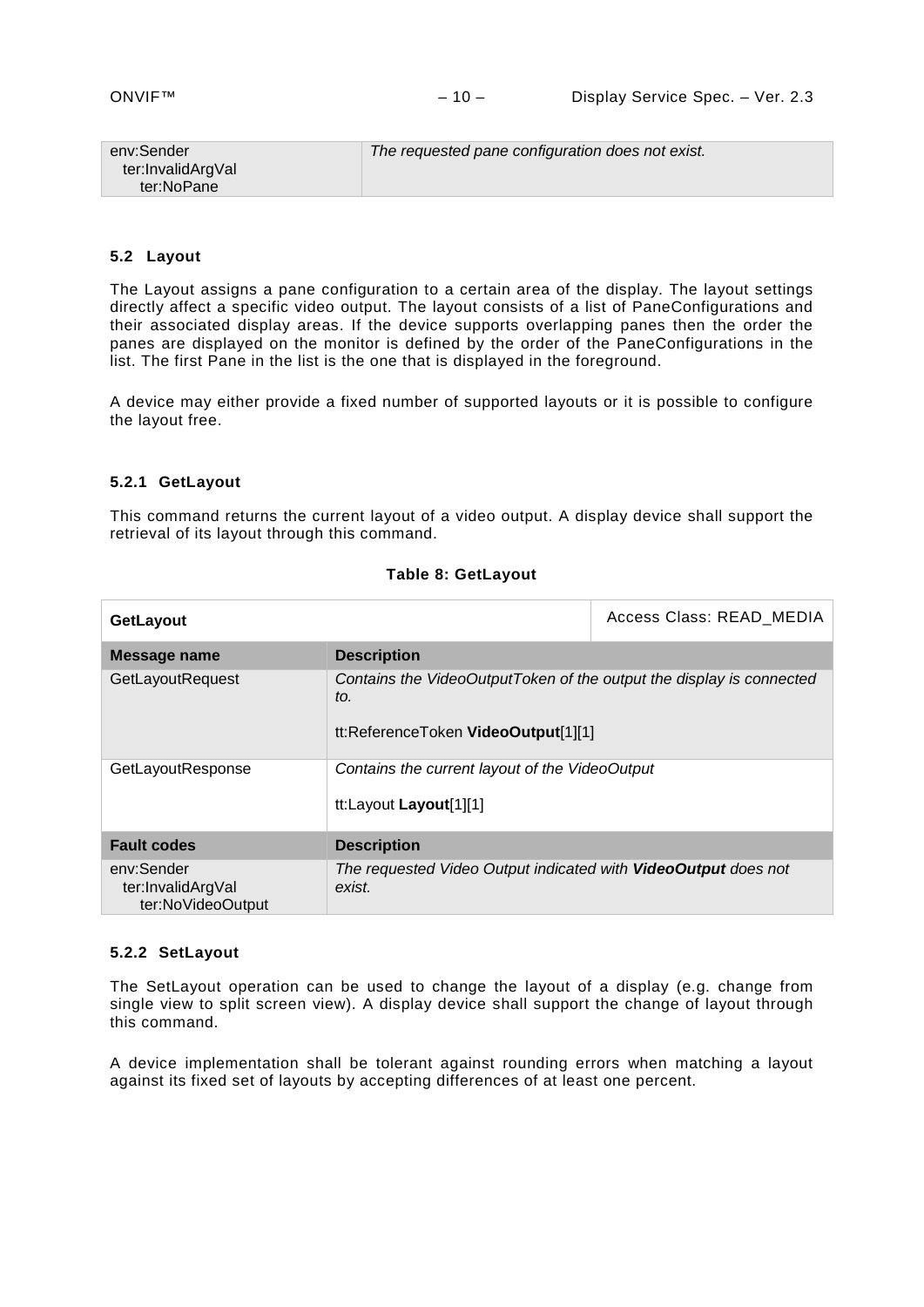#### **Table 9: SetLayout**

| <b>SetLayout</b>                                     |                                                                                                                                                  | Access Class: ACTUATE |
|------------------------------------------------------|--------------------------------------------------------------------------------------------------------------------------------------------------|-----------------------|
| <b>Message name</b>                                  | <b>Description</b>                                                                                                                               |                       |
| SetLayoutRequest                                     | This message contains the token of the video output and the modified<br>layout<br>tt:ReferenceToken VideoOutput [1][1]<br>tt:Layout Layout[1][1] |                       |
| SetLayoutResponse                                    | This message is an empty message                                                                                                                 |                       |
| <b>Fault codes</b>                                   | <b>Description</b>                                                                                                                               |                       |
| env:Sender<br>ter:InvalidArgVal<br>ter:InvalidLayout | It is not possible to set the layout                                                                                                             |                       |
| env:Sender<br>ter:InvalidArgVal<br>ter:NoVideoOutput | The requested Video Output indicated with VideoOutput does not<br>exist.                                                                         |                       |

# <span id="page-10-0"></span>**5.3 Display Options**

The Display Options contain the supported layouts (LayoutOptions) and the decoding and encoding capabilities (CodingCapabilities) of the device. The GetDisplayOptions command returns both, Layout and Coding Capabilities, of a VideoOutput.

#### **LayoutOptions**

The LayoutOptions describe the fixed and predefined layouts of a device. If the device does not offer fixed layouts and allows setting the layout free this element is empty.

#### **Coding Capabilities**

The network video display is able to decode audio and video streams using suitable decoding algorithms. The network video display supports any audio and video decoders, bitrates and resolution according to the manufacturer's choice.

In order to ensure interoperability between the different devices, this specification mandates the following decoder profiles:

The NVD shall support JPEG QVGA.

The NVD shall support G.711µ Law (if it supports audio)

These are the same codecs that are mandatory for the NVT.

There are no parameters to configure a decoder; a decoder shall decode all content (according to its capabilities) it receives. In case of decoding errors the decoder should try to request a synchronization point and try to continue decoding. It shall generate an event as defined in section [5.4.1.](#page-11-2)

The CodingCapabilities Element gives an indication about the decoding and encoding capabilities of the device.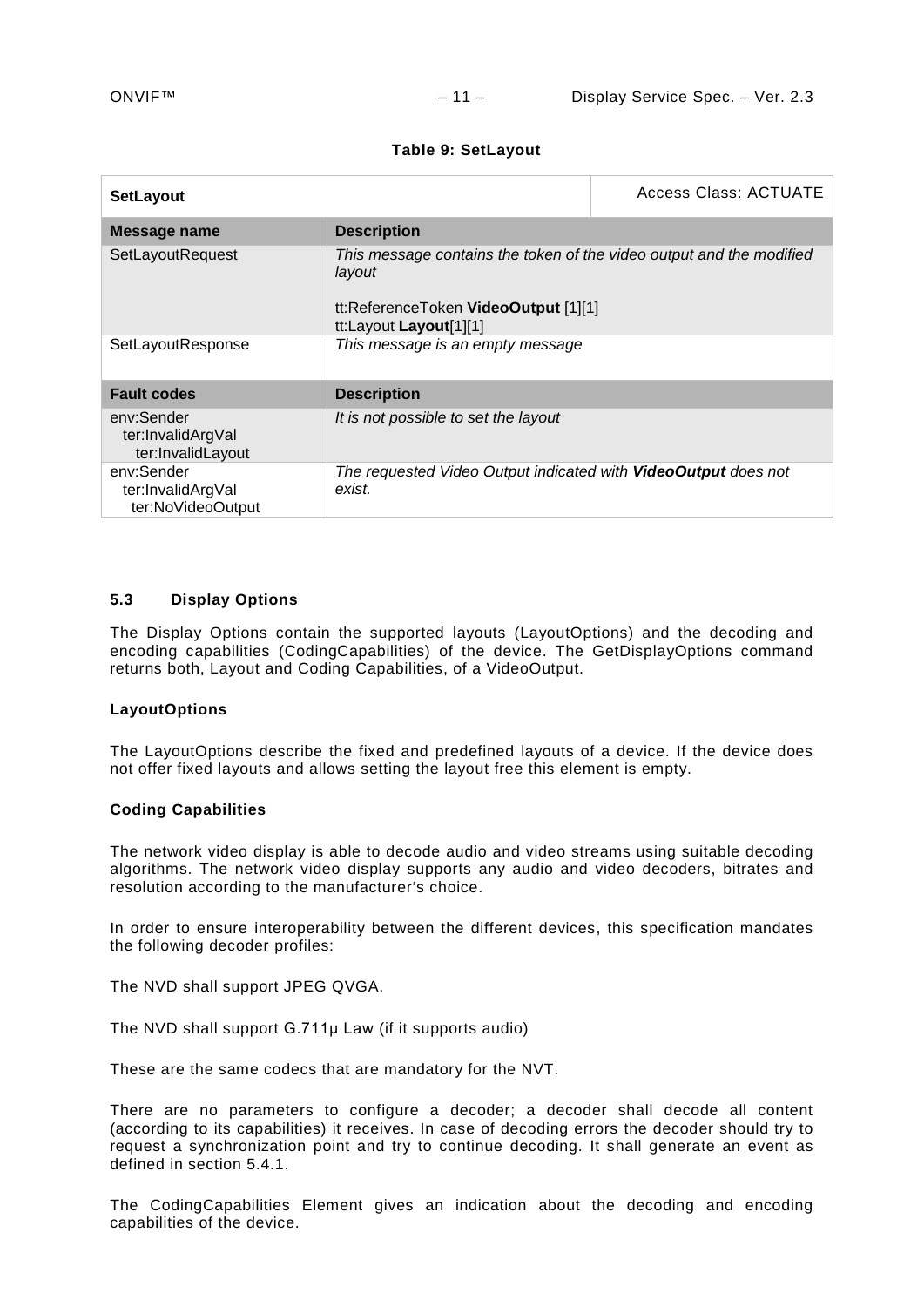# <span id="page-11-0"></span>**5.3.1 GetDisplayOptions**

This command lists layout and coding capabilities of a video output. A display device shall support the retrieval of its DisplayOptions through this command.

#### **Table 10: GetDisplayOptions**

| <b>GetDisplayOptions</b>                             |                                                                                                                                                                               | Access Class: READ MEDIA |
|------------------------------------------------------|-------------------------------------------------------------------------------------------------------------------------------------------------------------------------------|--------------------------|
| Message name                                         | <b>Description</b>                                                                                                                                                            |                          |
| <b>GetDisplayOptionsRequest</b>                      | This message contains the token of the video output for which the<br>information is requested.<br>tt:ReferenceToken VideoOutput[1][1]                                         |                          |
| GetDisplayOptionsResponse                            | Message containing the available layouts as well as codings for the<br>VideoOutput.<br>tt:LayoutOptions LayoutOptions[0][1]<br>tt:CodingCapabilities CodingCapabilities[1][1] |                          |
| <b>Fault codes</b>                                   | <b>Description</b>                                                                                                                                                            |                          |
| env:Sender<br>ter:InvalidArgVal<br>ter:NoVideoOutput | The requested VideoOutputToken does not exist                                                                                                                                 |                          |

#### <span id="page-11-1"></span>**5.4 Events**

The display service shall dispatch events through the event service.

#### <span id="page-11-2"></span>**5.4.1 Decoding error event**

The device shall be capable of generating the following event whenever it receives a bitstream that it is not able to decode.

There are several reasons why a decoder is not able to decode the bitstream. The following error codes are defined and shall be used by the device to inform the client about decoder errors:

- 1) "unsupported codec or unsupported codec profile" The device is not able to decode the bitstream, because the codec or the profile is not supported by the device. The client should the try to reconfigure the transmitter according to the CodingCapabilities of the device.
- 2) "packet error" there are missing or unexpected packets in the bitstream.

Other vendor specific codes are also allowed.

```
Topic: tns1:VideoDecoder/DecodingError
<tt:MessageDescription IsProperty="false"> 
      <tt:Source>
```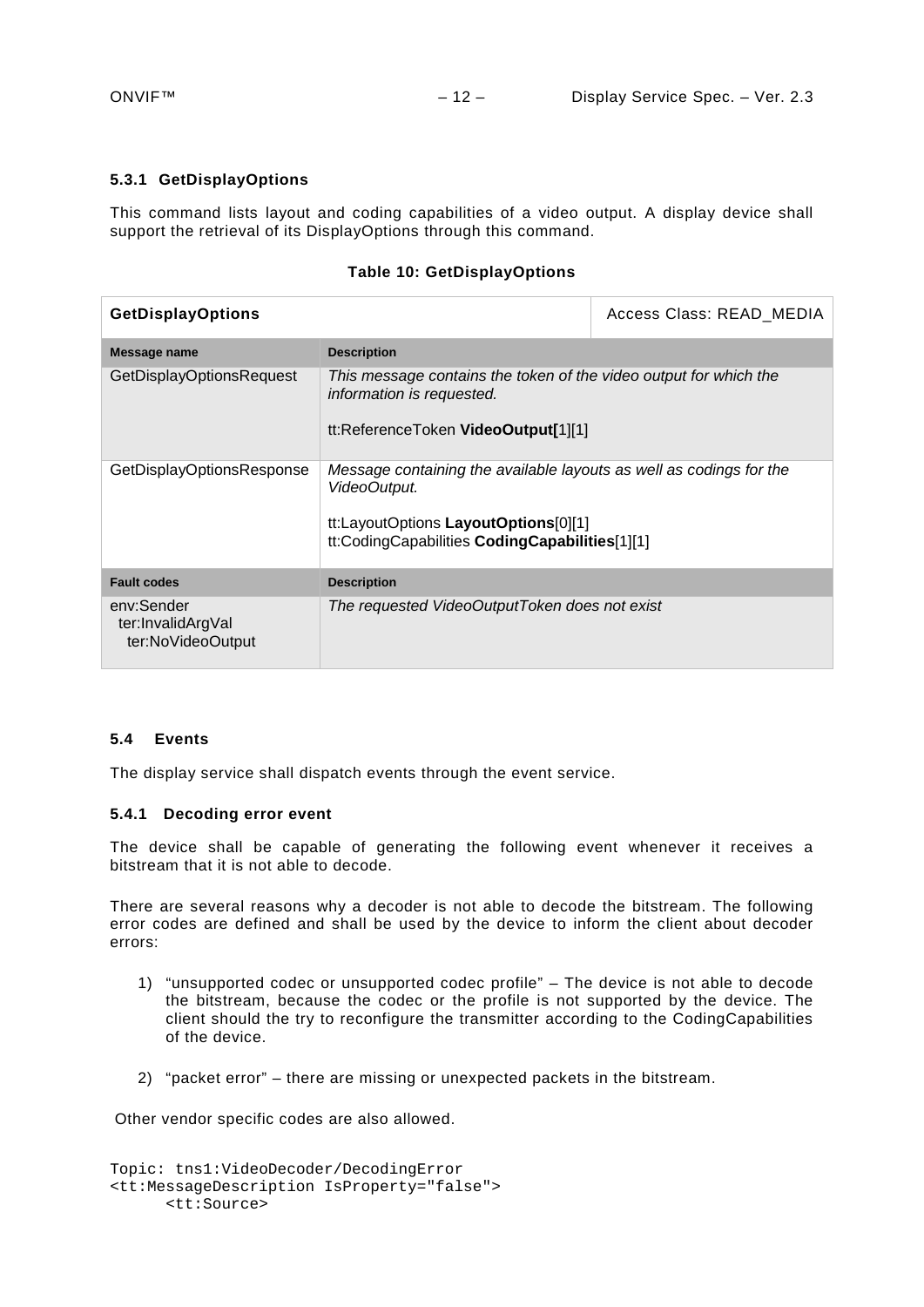```
<tt:SimpleItemDescription Name="VideoOutputToken" 
      Type="tt:ReferenceToken"/> 
      </tt:Source> 
      <tt:Data> 
           <tt:SimpleItemDescription Name="PaneReference" 
      Type="tt:ReferenceToken"/>
           <tt:SimpleItemDescription Name="Error" Type="xs:string" 
      minOccurs="0"/>
      </tt:Data> 
</tt:MessageDescription>
```
# <span id="page-12-0"></span>**5.4.2 Layout changed event**

This event shall be generated whenever a layout is changed. Typical reason is a call to SetLayout? resulting in an layout change.

```
Topic: tns1:VideoOutput/Layout/LayoutChanged
<tt:MessageDescription IsProperty="false"> 
   <tt:Source> 
     <tt:SimpleItemDescription Name="VideoOutputToken"
                    Type="tt:ReferenceToken"/> 
   </tt:Source> 
</tt:MessageDescription>
```
# <span id="page-12-1"></span>**5.5 Capabilities**

The capabilities reflect optional functions and functionality of a service. The information is static and does not change during device operation. The following capabilites are available:

**FixedLayout:** Indication that the SetLayout command supports only predefined layouts.

#### **Table 11: GetServiceCapabilities command**

| <b>GetServiceCapabilities</b>            |                                                                                                                                                                        | Access Class: PRE AUTH |
|------------------------------------------|------------------------------------------------------------------------------------------------------------------------------------------------------------------------|------------------------|
| Message name                             | <b>Description</b>                                                                                                                                                     |                        |
| <b>GetServiceCapabilitiesReque</b><br>st | This is an empty message.                                                                                                                                              |                        |
| GetServiceCapabilitiesRespo<br>nse       | The capability response message contains the requested service<br>capabilities using a hierarchical XML capability structure.<br>tls: Capabilities Capabilities [1][1] |                        |
| <b>Fault codes</b>                       | <b>Description</b>                                                                                                                                                     |                        |
|                                          | No command specific faults!                                                                                                                                            |                        |

#### <span id="page-12-2"></span>**5.6 Service specific data types**

# <span id="page-12-3"></span>**5.6.1 CodingCapabilities**

This type contains the Audio and Video coding capabilities of a display service.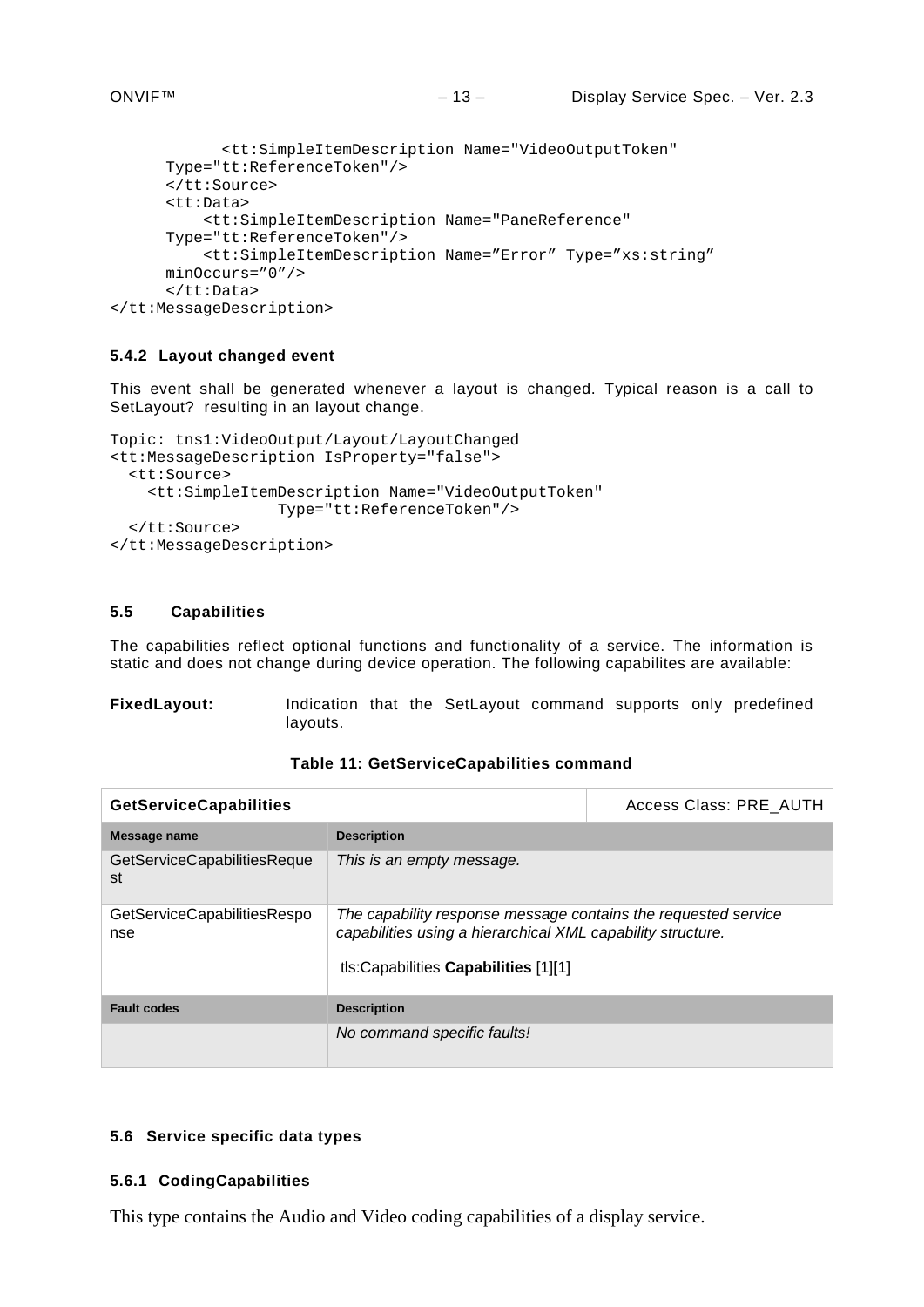```
<xs:complexType name="CodingCapabilities">
  <xs:sequence>
    <xs:element name="AudioEncodingCapabilities" type= 
            "tt:AudioEncoderConfigurationOptions minOccurs="0"/>
     <xs:element name="AudioDecodingCapabilities" type= 
            "tt:AudioDecoderConfigurationOptions minOccurs="0"/>
     <xs:element name="VideoDecodingCapabilities" type= 
            "tt:VideoDecoderConfigurationOptions/>
  </xs:sequence>
</xs:complexType>
```
#### **AudioEncodingCapabilities**

If the device supports audio encoding this section describes the supported codecs and their configuration.

#### **AudioDecodingCapabilities**

If the device supports audio decoding this section describes the supported codecs and their settings.

#### **VideoDecodingCapabilities**

This section describes the supported video codesc and their configuration.

#### <span id="page-13-0"></span>**5.6.2 Layout**

A layout describes a set of Video windows that are displayed simultaniously on a display.

```
<xs:complexType name="Layout">
  <xs:sequence>
    <xs:element name="PaneLayout" type="tt:PaneLayout" 
          maxOccurs="unbounded"/>
  </xs:sequence>
</xs:complexType>
```
### **PaneLayout**

List of the currently visible pane areas on the monitor.

#### <span id="page-13-1"></span>**5.6.3 LayoutOptions**

The LayoutOptions describe the fixed and predefined layouts of a device.

```
<xs:complexType name="LayoutOptions">
  <xs:sequence>
    <xs:element name="PaneLayoutOptions" type="tt:PaneLayoutOptions" 
          maxOccurs="unbounded"/>
  </xs:sequence>
</xs:complexType>
```
#### **PaneLayoutOptions**

Lists the possible Pane Layouts of the Video Output.

#### <span id="page-13-2"></span>**5.6.4 PaneLayoutOptions**

Description of a pane layout describing a complete display layout.

```
<xs:complexType name="PaneLayoutOptions">
  <xs:sequence>
```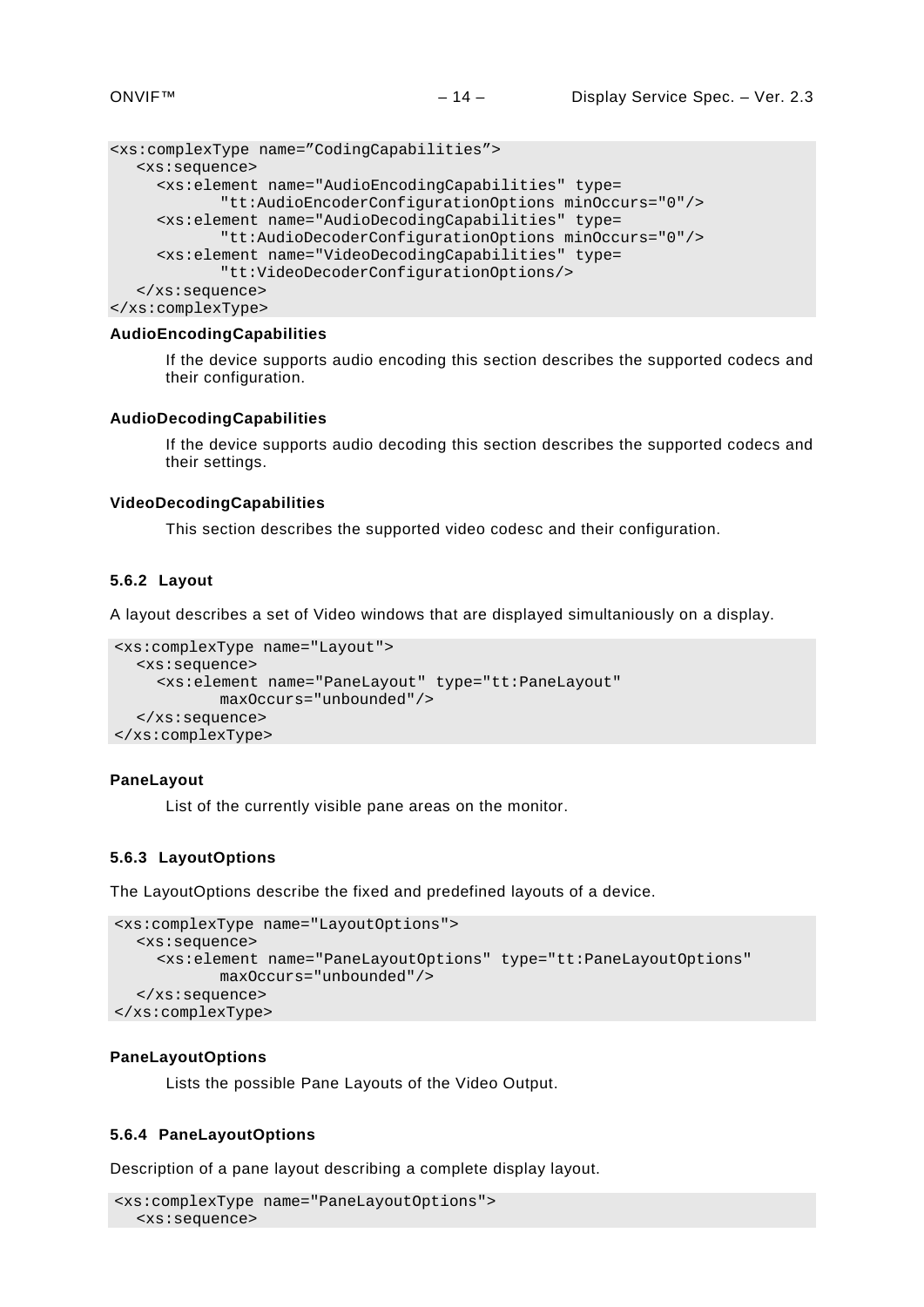```
<xs:element name="Area" type="tt:Rectangle" maxOccurs="unbounded"/>
  </xs:sequence>
</xs:complexType>
```
#### **Area**

List of areas assembling a layout. Coordinate values are in the range [-1.0, 1.0].

#### <span id="page-14-0"></span>**5.6.5 PaneConfiguration**

Configuration of the streaming and coding settings of a Video window.

```
<xs:complexType name="PaneConfiguration">
  <xs:sequence>
    <xs:element name="PaneName" type="xs:string" minOccurs="0"/>
    <xs:element name="AudioOutputToken" type="tt:ReferenceToken" 
           minOccurs="0"/>
    <xs:element name="AudioSourceToken" type="tt:ReferenceToken" 
           minOccurs="0"/>
    <xs:element name="AudioEncoderConfiguration" 
           type="tt:AudioEncoderConfiguration" minOccurs="0"/>
    <xs:element name="ReceiverToken" type="tt:ReferenceToken" 
           minOccurs="0"/>
    <xs:element name="Token" type="tt:ReferenceToken"/>
  </xs:sequence>
</xs:complexType>
```
#### **PaneName**

Optional name of the pane configuration.

#### **AudioOutputToken**

If the device has audio outputs, this element contains a pointer to the audio output that is associated with the pane. A client can retrieve the available audio outputs of a device using the GetAudioOutputs command of the DeviceIO service.

#### **AudioSourceToken**

If the device has audio sources, this element contains a pointer to the audio source that is associated with this pane. The audio connection from a decoder device to the NVT is established using the backchannel mechanism. A client can retrieve the available audio sources of a device using the GetAudioSources command of the DeviceIO service.

#### **AudioEncoderConfiguration**

The configuration of the audio encoder including codec, bitrate and sample rate.

#### **ReceiverToken**

A pointer to a Receiver that has the necessary information to receive data from a Transmitter. This Receiver can be connected and the network video decoder displays the received data on the specified outputs. A client can retrieve the available Receivers using the GetReceivers command of the Receiver Service.

#### **Token**

A unique identifier in the display device.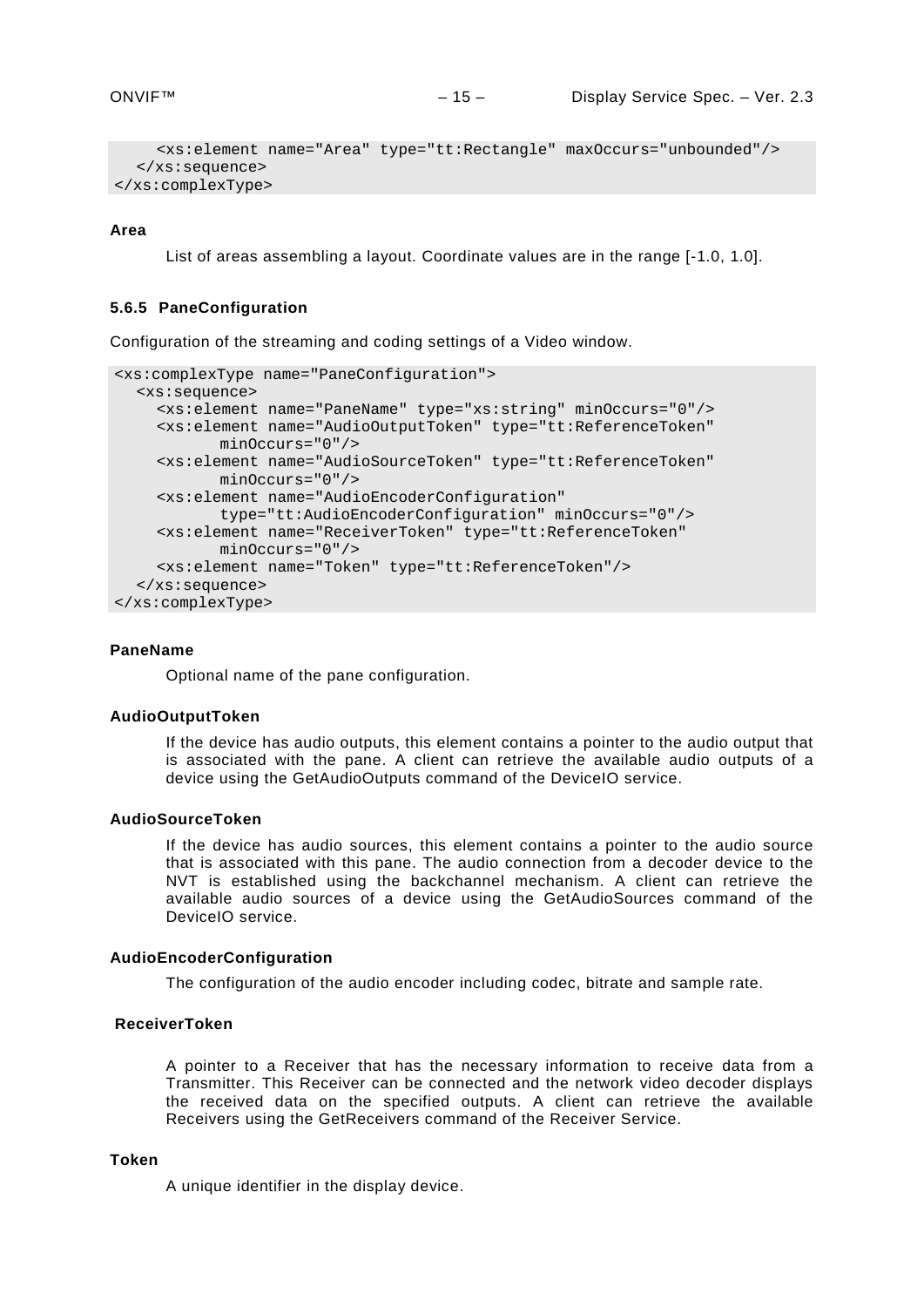# <span id="page-15-0"></span>**5.6.6 PaneLayout**

A layout describes a set of Video windows that are displayed simultaniously on a display.

```
<xs:complexType name="PaneLayout">
<xs:sequence>
  <xs:element name="Pane" type="tt:ReferenceToken"/>
  <xs:element name="Area" type="tt:Rectangle"/>
</xs:sequence>
</xs:complexType>
```
#### **Pane**

Reference to the configuration of the streaming and coding parameters.

#### **Area**

Describes the location and size of the area on the monitor. The area coordinate values are espressed in normalized units [-1.0, 1.0].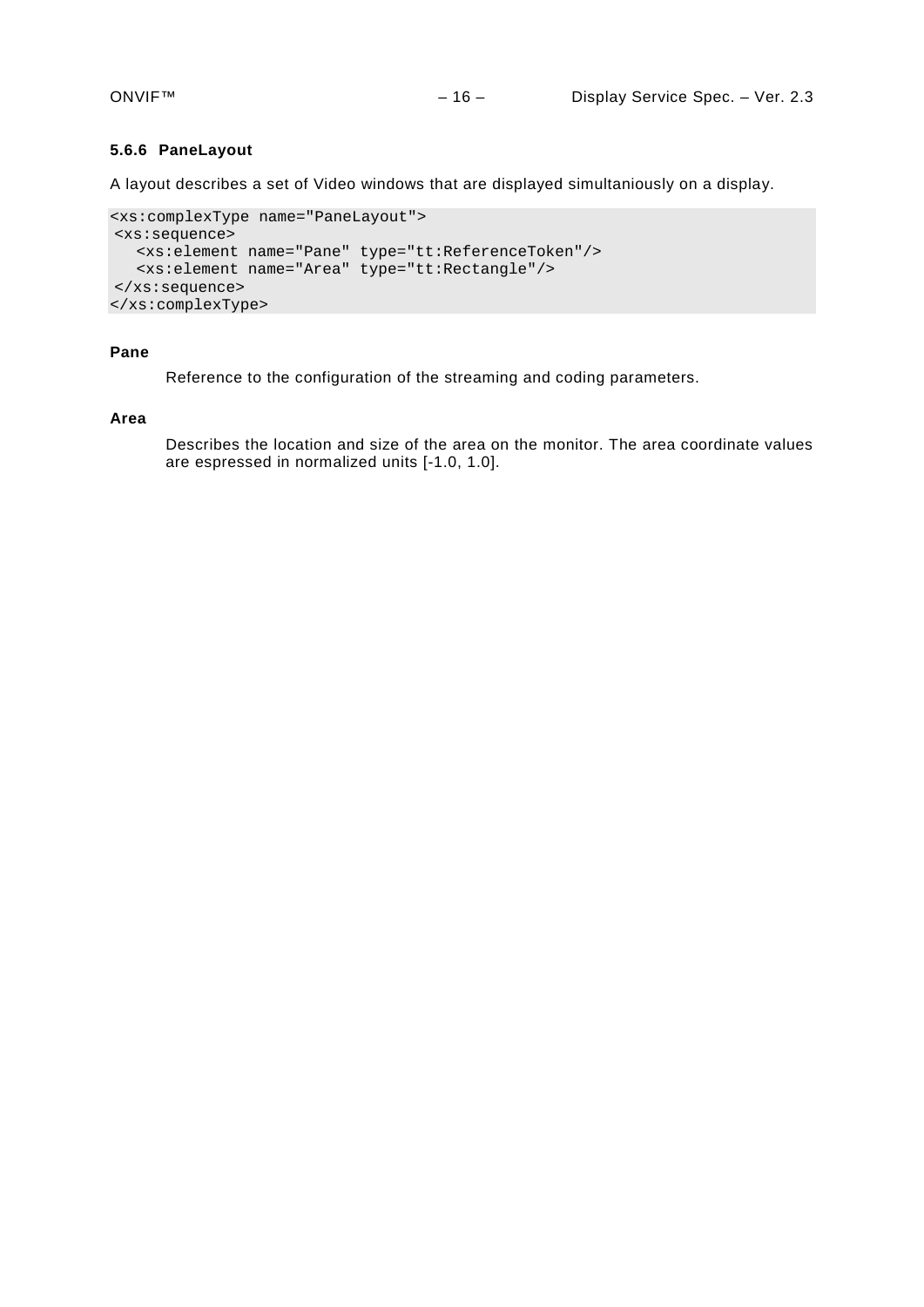# <span id="page-16-0"></span>**5.7 Service specific fault codes**

[Table 12](#page-16-1) lists the display service specific fault codes.

The specific faults are defined as subcode of a generic fault. The parent generic subcode is the *subcode* at the top of each row below and the specific fault *subcode* is at the bottom of the cell.

<span id="page-16-1"></span>

| <b>Fault Code</b> | <b>Parent Subcode</b>                         | <b>Fault Reason</b>                               | <b>Description</b>                                                                                |
|-------------------|-----------------------------------------------|---------------------------------------------------|---------------------------------------------------------------------------------------------------|
|                   | <b>Subcode</b>                                |                                                   |                                                                                                   |
| env:Sender        | ter:InvalidArgVal<br>ter:NoVideoOutput        | The Video Output<br>does not exist                | The requested Video<br>Output does not exist                                                      |
| env:Sender        | ter.InvalidArgVal<br>ter:FixedPane            | The<br>PaneConfiguration is<br>fixed.             | It is not possible to delete<br>this pane configuration                                           |
| env:Sender        | ter:InvalidArgVal<br>ter:MaximumNumberOfPanes | The maximum<br>number of panes is<br>reached.     | It is not possible to create a<br>Pane<br>because<br>the<br>maximum number of panes<br>is reached |
| env:Sender        | ter:InvalidArgVal<br>Ter:NoPane               | <b>The</b><br>PaneConfiguration<br>does not exist | The<br>Pane<br>requested<br>Configuration<br>does<br>not<br>exist.                                |
| envSe:nder        | ter:InvalidArgVal<br>ter:InvalidConfig        | It is not possible to<br>set the configuration    | <b>The</b><br>requested<br>configuration<br>is<br>not<br>supported by the device                  |
| env:Sender        | ter:Action<br>ter:InvalidLayout               | It is not possible to<br>set the layout           | The requested layout is not<br>supported by the device                                            |

**Table 12: Service specific fault codes**